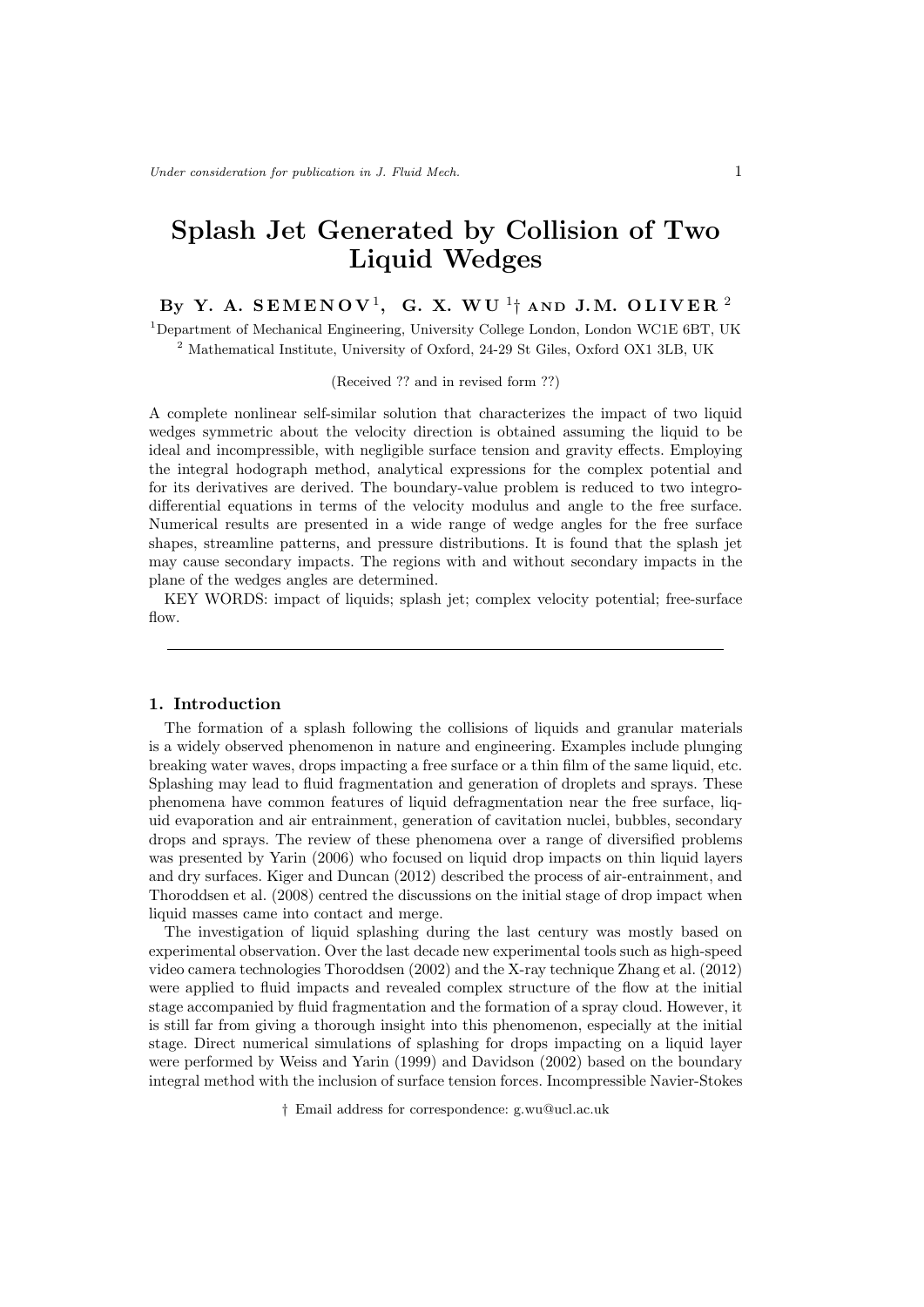equations with surface tension were solved numerically by Josserand & Zaleski (2003). The initial stage of high-velocity droplet impact on a shallow water layer was investigated by Howison et al. (2005) and Oliver (2007) using the method of matched asymptotic expansions. A numerical investigation of splashing and wave breaking processes using the SPH method was performed by Landrini et al. (2007).

A related free boundary problem is that investigated by Keller & Miksis (1983) and Keller et al. (2002). They considered two wedges of liquid initially at rest and touching at their vertices. For later times the free surface flow is driven by the surface tension only. They introduced self-similar variables

$$
x = X\left(\frac{\rho}{\sigma t^2}\right) \quad \text{and} \quad y = Y\left(\frac{\rho}{\sigma t^2}\right),
$$

where  $\rho$  is the density and  $\sigma$  is the surface tension coefficient. A system of integrodifferential equations obtained includes two equations with respect to the free surface shape and the velocity potential, which were solved numerically.

In this study, we investigate splash jet formation at the initial stage following an impact between two liquids of the same density using velocity potential theory with fully nonlinear boundary conditions, based on the assumption that the liquid is inviscid and incompressible. When the gravity and surface tension effects are ignored, the flow becomes self-similar. Such a formulation makes it possible to determine the flow topology at the initial stage of the impact when two liquid masses collide and form a splash jet. The integral hodograph method (Semenov & Cummings (2006)) is employed to derive analytical expressions for the complex-velocity potential, the complex-conjugate velocity, and the mapping function. They are all defined in the first quadrant of a parameter plane, in which the original boundary value problem is reduced to two integro-differential equations in terms of the velocity magnitude and the velocity angle to the liquid boundary. They are solved numerically using the method of successive approximations. The results are presented through streamlines and the pressure distributions along the line of symmetry and near the root of the splash jet. The obtained results have given some insights into the extremely complex flow structure observed in experiments.

#### **2. Formulation and analysis**

We consider the problem in which two symmetric liquid wedges of half-angles  $\alpha_+$  and  $\alpha$ <sub>−</sub> move in opposite directions parallel to their symmetry lines with velocity *V*<sub>0</sub> and  $V_D$ , respectively, and they meet head on at point *A* at time  $t = 0$ , where the origin of the Cartesian coordinate system of *X − Y* is chosen. A sketch of the problem and the definitions of the geometric parameters are shown in figure 1*a*. It is assumed that the *Y* −axis along the symmetry line of the liquid wedges. Due to the collision, a splash jet appears with the tip at point *C* as well as a stagnation point on the *Y −*axis. The velocity at point  $P$ ,  $V_0$ , is used as a reference velocity and velocity  $V_D$  is determined from the solution of the problem to satisfy the condition that the location of the stagnation point occurs at point *A*.

For impact of two liquid wedges with constant velocities, the time-dependent problem in the physical plane  $Z = X + iY$  has no explicit length scale. In such a case the shape of the flow pattern is expected to remain unchanged although the size varies with time. As a result, the problem becomes time independent in the self similar plane  $z = x + iy$ which are defined as  $x = X/(V_0 t)$ ,  $y = Y/(V_0 t)$ . When  $V_0$  is used as a reference velocity, the velocity magnitude of the upper liquid wedge at infinity, point *P*, in the self-similar plane is unity ( $v_0 = 1$ ). The complex velocity potential  $W(Z, t) = \Phi(X, Y, t) + i\Psi(X, Y, t)$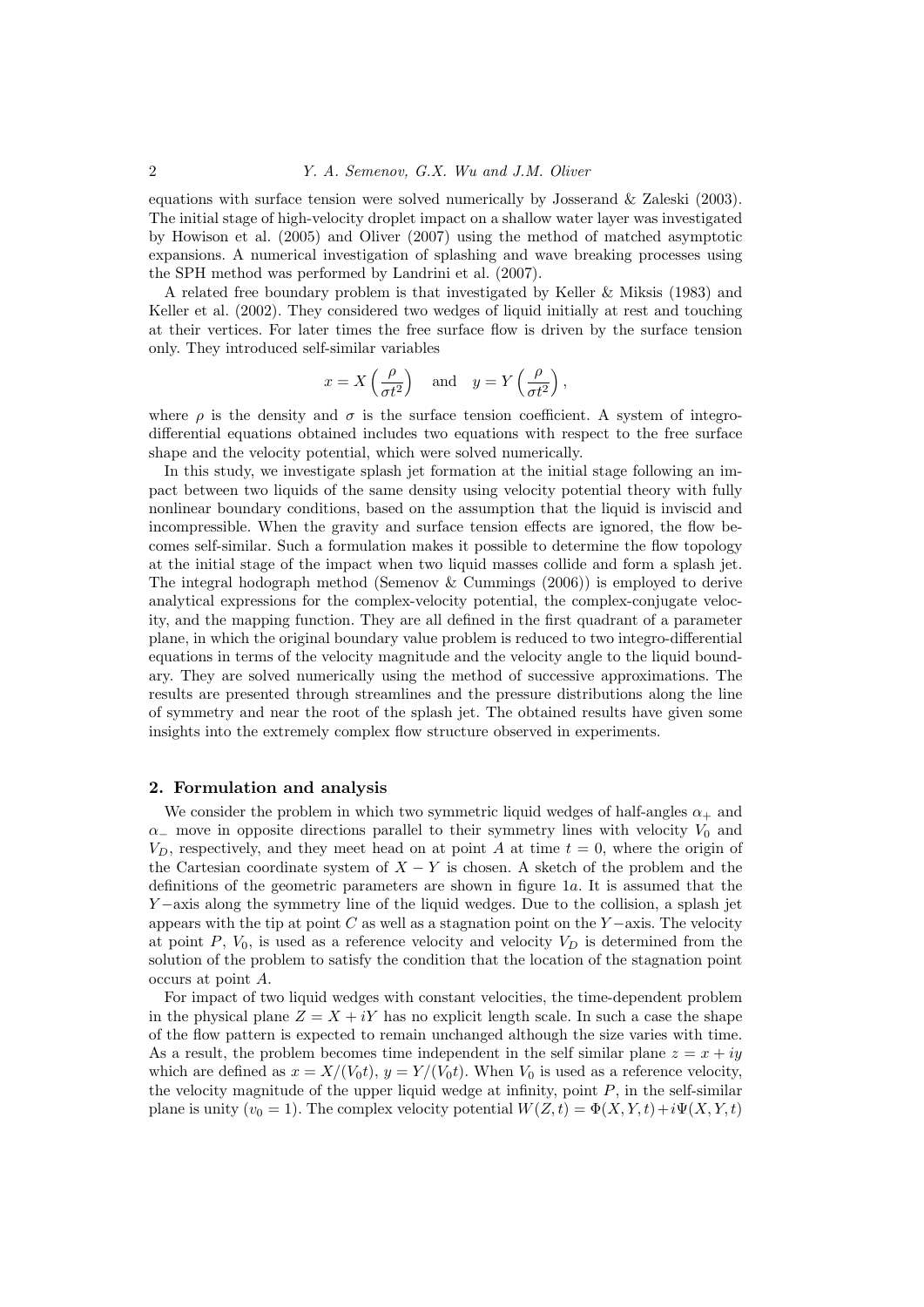

FIGURE 1. (*a*) sketch of the collision of two liquid wedges; the dotted lines are the initial free surfaces of the wedges at the moment of impact at the origin; the solid lines are the shape of the free surface at a latter time; *C* is the tip of the splash jet which trajectory is shown by the dash-dotted line; (*b*) the parameter plane.

for self-similar flows is written in the form

$$
W(Z,t) = \Phi(X,Y,t) + i\Psi(X,Y,t) = V_0^2 t w(z) = V_0^2 t [\phi(x,y) + i\psi(x,y)]
$$
\n(2.1)

where  $\phi$  and  $\psi$  are the velocity potential and the stream function in the self-similar plane.

The problem is now to determine the function  $w(z)$  which conformally maps the selfsimilar plane *z* onto the complex-velocity potential region *w*. Following Joukovskii's method, we choose the first quadrant of the *ζ*-plane as the parameter region to derive expressions for the nondimensional complex velocity,  $v_x - iv_y = dw/dz$ , and for the derivative of the complex potential,  $dw/d\zeta$ , both as functions of the variable  $\zeta = \xi + i\eta$ . Once these functions are found, the velocity field and the mapping function  $z = z(\zeta)$  are determined as follows

$$
v_x(\xi, \eta) - iv_y(\xi, \eta) = \frac{dw}{dz}(\zeta), \qquad z(\zeta) = z_A + \int_a^{\zeta} \frac{dz}{d\zeta'} d\zeta', \qquad \frac{dz}{d\zeta} = \frac{dw}{d\zeta} / \frac{dw}{dz}, \qquad (2.2)
$$

#### 2.1. *Expressions for the governing functions*

Conformal mapping allows us to fix three arbitrary points in the parameter region, which are *P*, *C*, and *D* as shown in figure 1*b*. The image of point *A* ( $\zeta = a$ ) should be determined as a part of the solution of the problem. In this plane, the interval of the imaginary axis  $(0 < \eta < 1, \xi = 0)$  corresponds to the free surface *CP*, and the interval  $(1 < \eta < \infty,$ *ξ* = 0) corresponds to the free surface *CD*. The positive real axis  $(0 < \xi < \infty, \eta = 0)$ corresponds to the symmetry line  $P'D'$ , or the *Y* axis.

The boundary-value problem for the complex-velocity function can be formulated in the parameter plane. At this stage, we write the velocity modulus along the free surface, that is along the positive part of the imaginary axis of the  $\zeta$ -plane as  $|dw/dz|_{\zeta=i\eta}$  $v(\eta)$ ,  $0 < \eta < \infty$ , This function will be determined below using the dynamic boundary condition.

In the frame of reference fixed at the stagnation point *A*, the velocity component normal to the symmetry line equals zero, while the tangential component is negative along *AP′* and positive along *AD′* . This means that the argument of the complex velocity,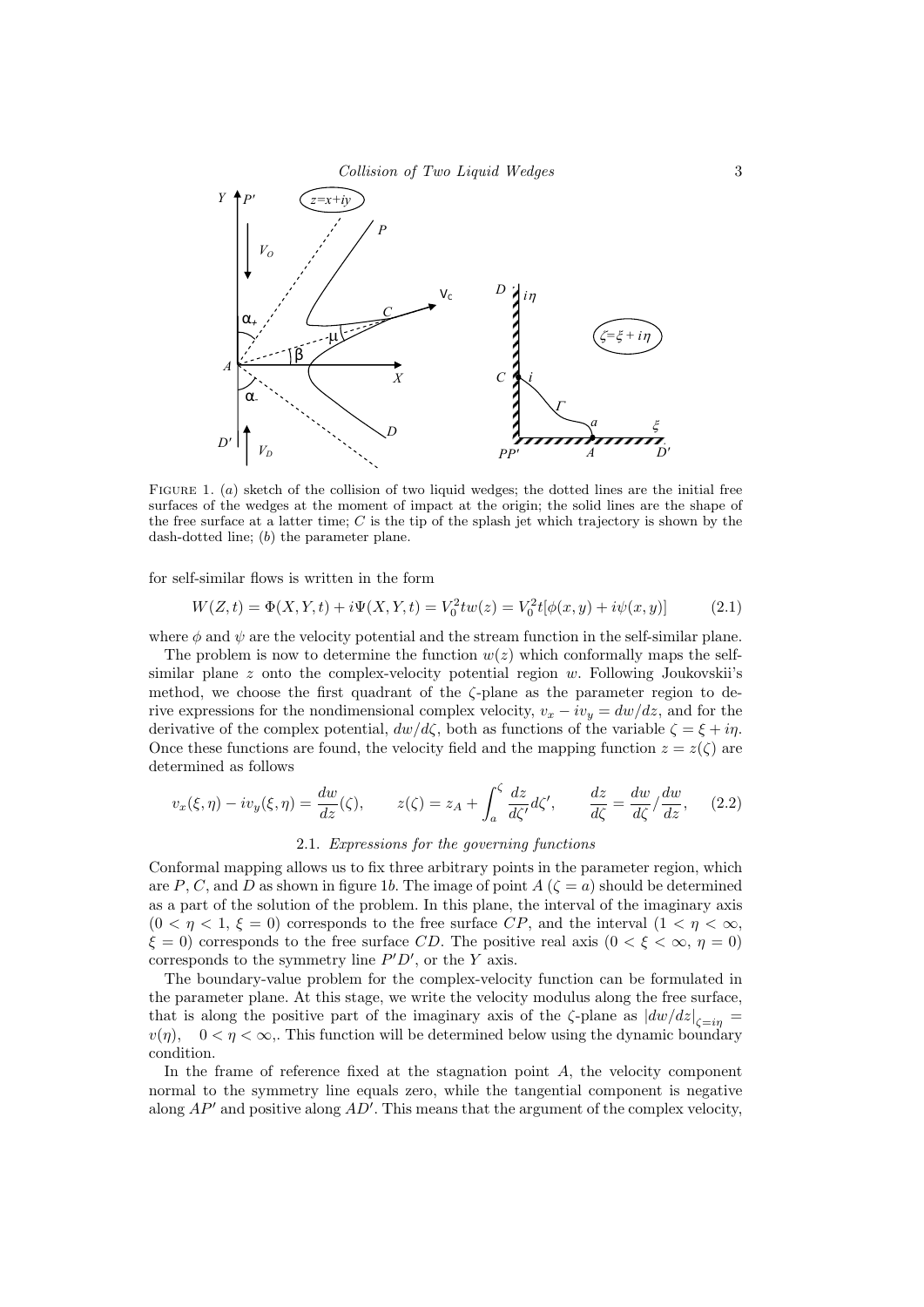4 *Y. A. Semenov, G.X. Wu and J.M. Oliver*



FIGURE 2. (a) variation of  $\theta = \tan^{-1}(v_n/v_\tau)$  along the boundary of the liquid region, (b) the corresponding variation in the parameter plane.

 $\chi = \arg (dw/dz)_{\zeta = \xi}$ , along the real axis of the parameter region is known as  $\chi(\xi)$ *π*/2*,*  $0 < \xi < a$ *,* and  $\chi(\xi) = -\pi/2$ *,*  $a < \xi < \infty$ *.* 

The problem is then to find the function  $(dw/dz)$  in the first quadrant of the parameter plane, which satisfies the given boundary conditions. The integral formula Semenov & Iafrati (2006) and Semenov & Cummings (2006)

$$
F(\zeta) = v_{\infty} \exp\left[\frac{1}{\pi} \int_{0}^{\infty} \frac{d\chi}{d\xi} \ln\left(\frac{\zeta + \xi}{\zeta - \xi}\right) d\xi - \frac{i}{\pi} \int_{0}^{\infty} \frac{d\ln v}{d\eta} \ln\left(\frac{\zeta - i\eta}{\zeta + i\eta}\right) d\eta + i\chi\right]
$$
(2.3)

determines the complex function  $F(\zeta)$  in the complex plane  $\zeta$ , which satisfies the given boundary conditions on the real and imaginary axes of the first quadrant:  $\chi(\xi)$  =  $arg[F(\zeta)], 0 < \xi < \infty, \eta = 0 \text{ and } v(\eta) = |F(\zeta)|, 0 < \eta < \infty, \xi = 0, v_{\infty} = v(\eta)|_{\eta = \infty},$  $\chi_{\infty} = \chi(\xi)|_{\xi=\infty}$ . Applying the above formula for solving the mixed boundary-value problem and evaluating the first integral over the step change of the function  $\chi(\xi)$ , we finally obtain the expression for the complex velocity in the *ζ−* plane as

$$
\frac{dw}{dz} = v_0 \left(\frac{\zeta - a}{\zeta + a}\right) \exp\left[-\frac{i}{\pi} \int_0^\infty \frac{d\ln v}{d\eta} \ln\left(\frac{i\eta - \zeta}{i\eta + \zeta}\right) d\eta - i\frac{\pi}{2}\right].\tag{2.4}
$$

It can be easily verified that for  $\zeta = \xi$  the argument of the RHS of Eq. (2.4) is the function *χ*, while for  $\zeta = i\eta$  the modulus of the RHS of Eq. (2.4) is the function  $v(\eta)$ , i.e. the above boundary conditions are satisfied.

In order to analyse the behaviour of the velocity potential along the free surface, it is useful to introduce the unit vectors  $\vec{n}$  and  $\vec{\tau}$  which are normal and tangent to the free surface, respectively. The normal vector is directed from the liquid region outward while along the free surface *s* increases and the liquid region is on the left (see figure 1*a*). With this notation,

$$
dw = (v_s + iv_n) ds, \t\t(2.5)
$$

where  $v_s$  and  $v_n$  are the tangential and normal velocity components, respectively. Let  $\theta$ denote the angle between the velocity vector on the free surface and  $\vec{\tau}, \theta = \tan^{-1}(v_n/v_s)$ . Eq. (2.5) allows us to determine the argument of the derivative of the complex potential,  $\vartheta = \arg(dw/d\zeta)$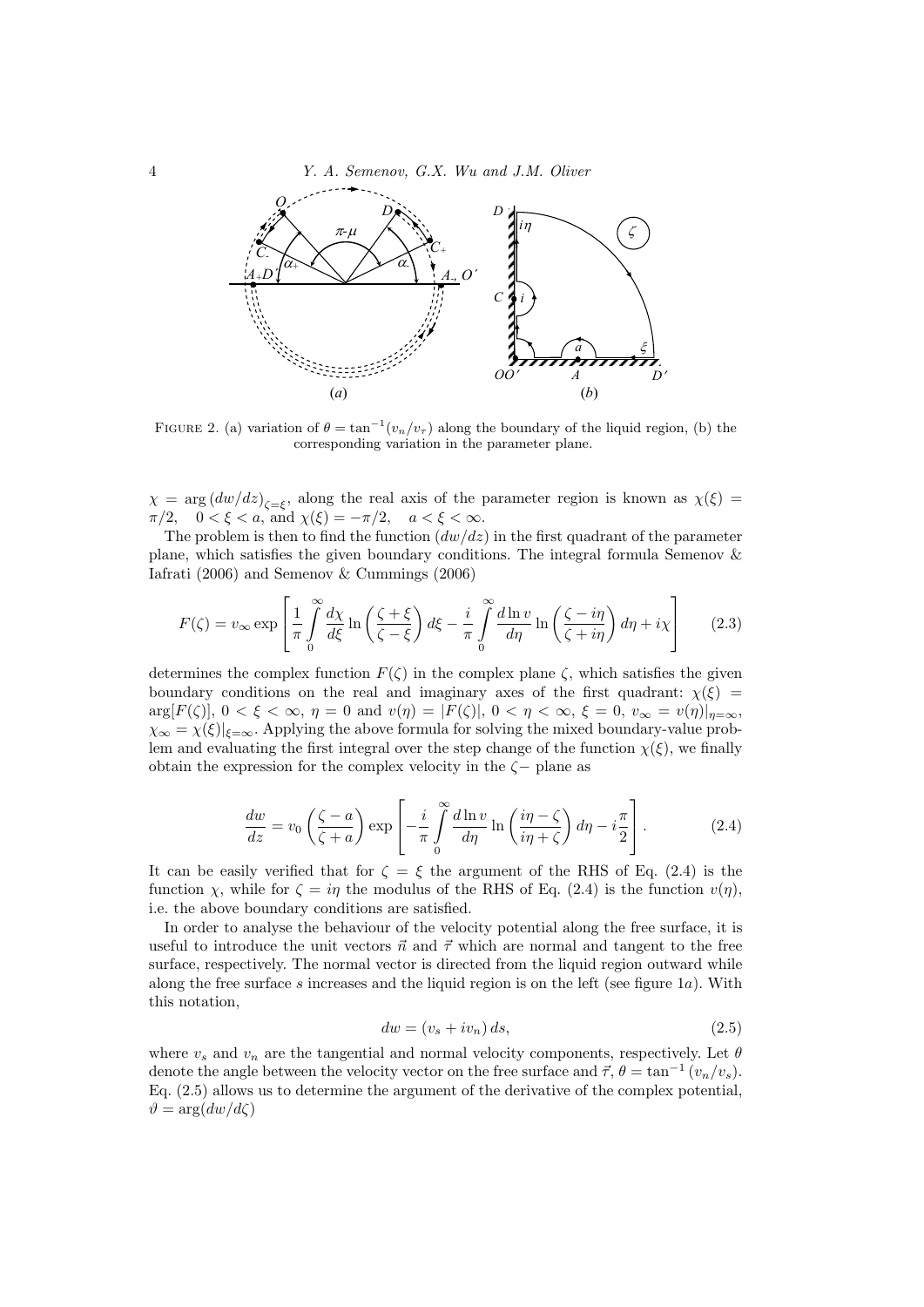*Collision of Two Liquid Wedges* 5

$$
\vartheta(\zeta) = \arg\left(\frac{dw}{d\zeta}\right) = \arg\left(\frac{dw}{ds}\right) + \arg\left(\frac{ds}{d\zeta}\right) = \begin{cases} \theta, & 0 < \xi < \infty, \ \eta = 0, \\ \theta + \pi/2, & \xi = 0, \ 0 < \eta < \infty. \end{cases} \tag{2.6}
$$

Now we have to determine the function  $\theta(\zeta)$  along the whole fluid boundary, that is, along the real and imaginary axes of the parameter region. The function  $\theta$  changes continuously along the parts *PC* and *CD* of the free surface, and it changes stepwise upon going around points *P*, *C*, *D* and *A*. Going around the first quadrant of the parameter plane counter clockwise, as shown in figure 2*b*, corresponds to going around the liquid region in the self-similar plane *z* in the positive direction of the spatial coordinate *s* (see figure 1a). The corresponding change of the function  $\theta$  is shown in figure 2*a*. The continuous change along the free surface is shown by solid lines, while its step changes are shown by dashed lines. The step changes at points *P*, *C*, *D*, and *A*, as is seen from figure 2*a*, are  $\Delta\theta$ *O* =  $-(\pi + \alpha_+)$ ,  $\Delta\theta$ *C* =  $-\pi + \mu$ ,  $\Delta\theta$ *D* =  $-(\pi + \alpha_-)$ , and  $\Delta\theta$ <sub>*A*</sub> =  $\pi$ , respectively.

By introducing the continuous function  $\lambda(\varsigma)$  we can write the function  $\theta(\varsigma)$  as follows

$$
\theta(\zeta) + \pi = \begin{cases}\n0, & a < \xi < \infty, \ \eta = 0, \\
\Delta \theta_A, & 0 < \xi < a, \ \eta = 0, \\
\lambda(\eta) + \Delta \theta_A + \Delta \theta_O, & \xi = 0, \ 0 < \eta < 1, \\
\lambda(\eta) + \Delta \theta_A + \Delta \theta_O + \Delta \theta_C, & \xi = 0, \ 1 < \eta < \infty.\n\end{cases}
$$
\n(2.7)

where  $\lambda(0) = 0$ .

The problem is then to find the function  $dw/d\zeta$  in the first quadrant of the parameter plane which satisfies the boundary condition (2.6). This is a uniform boundary value problem or a problem has the same type of boundary condition. Applying integral formula Semenov & Iafrati (2006) and Semenov & Cummings (2006)

$$
\frac{dw}{d\zeta} = K \exp\left[ -\frac{1}{\pi} \int_{0}^{\infty} \frac{d\vartheta}{d\zeta} \ln\left(\zeta^2 - \xi^2\right) d\zeta + \frac{1}{\pi} \int_{0}^{\infty} \frac{d\vartheta}{d\eta} \ln\left(\zeta^2 + \eta^2\right) d\eta + i\vartheta_{\infty} \right],\tag{2.8}
$$

where *K* is a real factor,  $\vartheta(\zeta) = \arg\{du/d\zeta\}, 0 < \xi < \infty, \eta = 0 \text{ and } 0 < \eta < \infty$ ,  $\xi = 0, \, \vartheta_{\infty} = \vartheta(\zeta)_{\zeta \to \infty}$ , for solving boundary value problem (2.6), (2.7) and evaluating the integrals over each step change of the function  $\theta(\zeta)$ , we finally obtain the expression for the derivative of the complex potential in the *ζ*- plane as

$$
\frac{dw}{d\zeta} = K\zeta^{-2\alpha_+/\pi - 1} \frac{(\zeta^2 - a^2)}{(\zeta^2 + 1)^{1 - \mu/\pi}} \exp\left[\frac{1}{\pi} \int_0^\infty \frac{d\lambda}{d\eta} \ln\left(\zeta^2 + \eta^2\right) d\eta\right].\tag{2.9}
$$

where,  $K$  is a real factor. Integration of Eq.  $(2.9)$  in the parameter region allows us to obtain the function  $w = w(\zeta)$  that conformally maps the parameter region onto the corresponding region in the complex potential plane:

$$
w(\zeta) = w_A + K \int_a^{\zeta} \zeta^{\prime (-2\alpha_+/\pi - 1)} \frac{(\zeta^{\prime 2} - a^2)}{(\zeta^{\prime 2} + 1)^{1 - \mu/\pi}} \exp\left[\frac{1}{\pi} \int_0^{\infty} \frac{d\lambda}{d\eta} \ln\left(\zeta^{\prime 2} + \eta^2\right) d\eta\right] d\zeta^{\prime},\tag{2.10}
$$

where  $w_A$  is a constant.

Dividing (2.9) by (2.4), we can obtain derivative of the mapping function  $dz/d\zeta$  whose integration (Eq.(2.2)) gives the mapping function  $z = z(\zeta)$ . Eqs. (2.4) and (2.9) include the parameters *K* and *a*, and the functions  $v(\eta)$  and  $\lambda(\eta)$  to be determined from physical considerations, and the dynamic and kinematic boundary conditions. At time  $t = 0$ , the tip of the splash jet, point *C*, and the stagnation point *A* at the origin coincide. The tip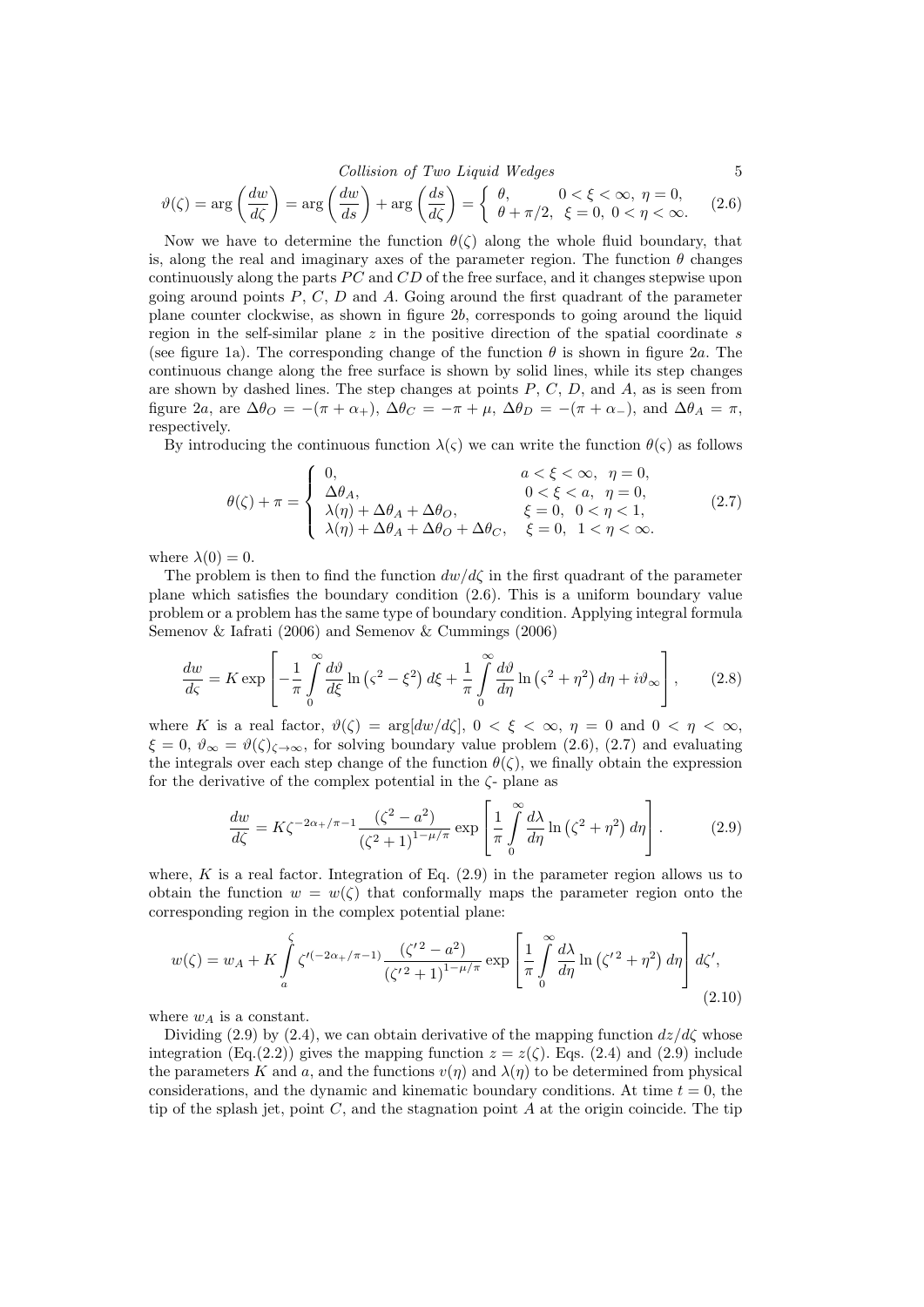of the splash jet moves with the velocity of the liquid at point *C* having the magnitude  $v_C = v(\eta)|_{\eta=1}$  and the angle  $\beta = -\arg(dw/dz)|_{\zeta=i}$  with the *x*-axis. Thus we can write the following equation,

$$
z_C = \int_{\Gamma} \frac{dz}{d\zeta} d\zeta = v_C e^{i\beta},\tag{2.11}
$$

where Γ is an arbitrary contour in the parameter plane connecting points *A* and *C* as shown in figure 1*b*. The last equation makes it possible to determine the parameters *K* and *a* if the functions  $v(\eta)$  and  $\lambda(\eta)$  are known.

The originality of the integral hodograph method lies in combination of two methods, namely the boundary integral and hodograph methods. The integral formulae (2.3) and (2.8) give the possibility to find expressions for the complex velocity and for the derivative of the complex potential defined in the parameter plane and extract all the flow singularities in explicit form which are consistent with the hodograph method. These expressions may contain unknown non-singular functions, namely the velocity magnitude and the slope of the solid surface which are determined from derived integral equations which are consistent with the boundary integral method.

#### 2.2. *Dynamic and kinematic boundary conditions*

The dynamic and kinematic boundary conditions for an arbitrary self-similar flow were derived by Semenov & Iafrati (2006) exploiting the Bernoulli equation and the fact that along the free surface the acceleration of liquid particles is orthogonal to the free boundary. These equations have the form

$$
\frac{d\theta}{ds} = \frac{v + s\cos\theta}{s\sin\theta} \frac{d\ln v}{ds},\tag{2.12}
$$

$$
\frac{1}{\tan \theta} \frac{d \ln v}{ds} = \frac{d}{ds} \left[ \arg \left( \frac{dw}{dz} \right) \right],\tag{2.13}
$$

Multiplying both sides of Eqs. (2.12) and (2.13) by  $ds/d\eta = |dz/d\zeta|_{\zeta=i\eta}$  and taking into account that  $d\theta/ds = d\lambda/ds$ , we obtain the following integro-differential equation for the function  $\lambda(\eta)$ :

$$
\frac{d\lambda}{d\eta} = \frac{v + s\cos\theta}{s\sin\theta} \frac{d\ln v}{d\eta},\tag{2.14}
$$

where  $s = s(\eta)$  is obtained by integration of the expression  $|dz/d\zeta|_{\zeta = i\eta}$  along the imaginary axis of the parameter plane. Determining the argument of the complex velocity from Eq.  $(2.4)$  and substituting the result into Eq.  $(2.13)$ , the following integral equation for the function  $d(\ln v)/d\eta$  is obtained

$$
-\frac{1}{2\tan\theta}\frac{d\ln v}{d\eta} + \frac{1}{\pi}\int_{0}^{\infty}\frac{d\ln v}{d\eta'}\frac{\eta'}{\eta'^2 - \eta^2}d\eta' = \frac{a}{a^2 + \eta^2}.
$$
 (2.15)

The system of equations  $(2.14) - (2.15)$  allows us to determine the functions  $v(n)$ . *λ*(*η*) together with the function  $θ(η)$  using Eq. (2.7). Once these functions are found, the velocity at point *D*, can be obtained from  $v_D = \lim_{\eta \to \infty} v(\eta)$  and the angle of the tip of the splash jet,  $\mu$  (see figure 2*a*) as

$$
\mu = \alpha_- + \alpha_+ - \lim_{\eta \to \infty} \lambda(\eta). \tag{2.16}
$$

By choosing in the Bernoulli equation the location of the reference point at the stagnation point *A*, putting there  $W(Z_A,t) = 0$  or  $w_A = 0$ , and taking advantage of the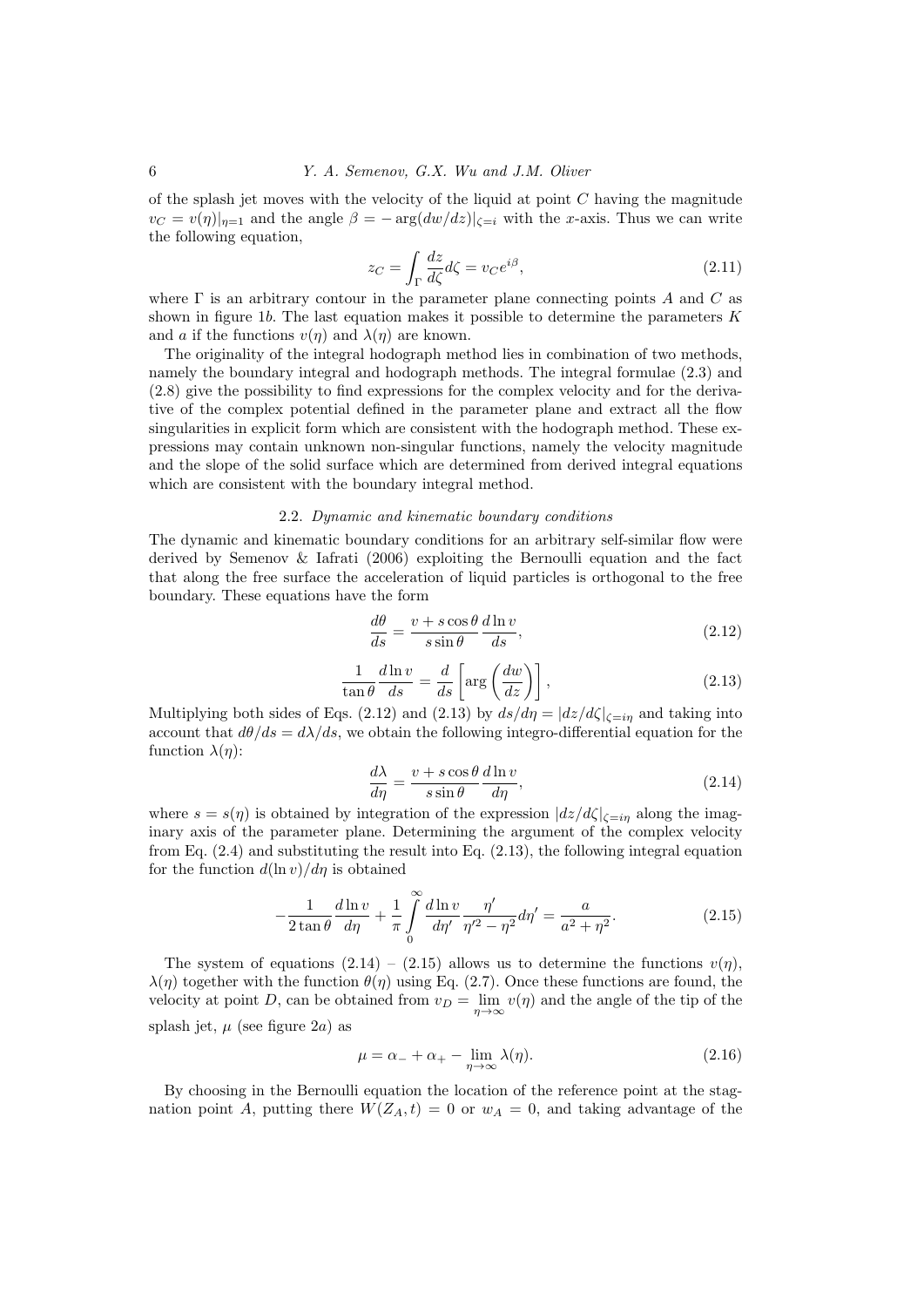self-similarity of the flow, we can determine the pressure at any point of the flow region

$$
c_p^* = \frac{2(P - P_A)}{\rho V_0^2} = \Re\left(-2w + 2z\frac{dw}{dz}\right) - \left|\frac{dw}{dz}\right|^2,
$$
 (2.17)

where the functions  $z = z(\zeta)$ ,  $w = w(\zeta)$  and  $dw/dz$  are determined from equations (2.2),  $(2.10)$  and  $(2.4)$ , respectively.

#### 2.3. *Direct impact of two 2-D rectangular jets*

It has been shown in Semenov & Wu (2013) that when the liquid wedge hits a wall, the self similar solution tends to the steady solution of a rectangular jet impacting on the wall, when the angle of the wedge tends to zero and its flow rate remains finite. Here, the steady flow problem of two impinging rectangular 2-*D* jets can be found to be a special case of the above self-similar solution. We notice that in this case the angles of the liquid wedges  $\alpha_+$ ,  $\alpha_-$  and the angle of the splash jet  $\mu$  are equal to zero. However, the length of the splash jet created from the impact of the rectangular jets is infinite. In addition, for steady flows velocity magnitude along the free surface is constant and the normal component of the velocity is zero, i.e.  $v(\eta) \equiv v_0$  and  $\lambda(\eta) \equiv 0$ . By using these values the expressions for the complex velocity in Eq.  $(2.4)$  and for the derivative of the complex potential in Eq.(2.9) become

$$
\frac{dw}{dz} = -iv_0 \left(\frac{\zeta - a}{\zeta + a}\right),\tag{2.18}
$$

$$
\frac{dw}{d\zeta} = K \frac{\zeta^2 - a^2}{\zeta(\zeta^2 + 1)}.\tag{2.19}
$$

The velocity field and geometry of the free boundaries can be determined by Eqs. (2.2) when the parameters *K* and *a* are known. They are determined from the conditions that flow rate across the upper jet is  $q_+ = h_+v_0$  and that across the lower jet is  $q_- = h_-v_0$ , where *h*<sup>+</sup> and *h<sup>−</sup>* are the widths of the upper and lower impinging jets, respectively. By integrating Eq. (2.19) along an arc of an infinitesimal circle in the parameter plane centered at point  $PP'$  ( $\zeta = 0$ ) and using the residue theorem we obtain

$$
q_{+} = \Im\left(\oint_{\zeta=0} \frac{dw}{d\zeta} d\zeta\right) = \frac{\pi}{2} \underset{\eta \to 0}{Res} \frac{dw}{d\zeta} \zeta = -\frac{\pi}{2} K a^{2}.
$$
 (2.20)

Similarly for the lower jet, integrating Eq. (2.19) along an arc of an infinitely large circle, we obtain

$$
q_{-} = \Im\left(\oint_{\zeta=\infty} \frac{dw}{d\zeta} d\zeta\right) = -\Im\left(\oint_{\zeta'=0} \frac{dw}{d\zeta'} \frac{1}{d\zeta'^2} d\zeta'\right) = -\frac{\pi}{2} K,\tag{2.21}
$$

where the new variable  $\zeta' = 1/\zeta$  is introduced to calculate the residue of the function  $dw/d\zeta$  at infinity. From Eqs. (2.20) and (2.21) we obtain

$$
K = -\frac{2q_-}{\pi}, \qquad a^2 = \frac{q_+}{q_-} = \frac{h_+}{h_-}.
$$

The angle of the splash jet  $\beta$  and the argument of the velocity at the point  $\zeta = i$  are the same. By taking the argument of expression  $(3.1)$  we determine the angle  $\beta$  as follows

$$
\beta = -\arg\left(\frac{dw}{d\zeta}\bigg|_{\zeta=i}\right) = -\frac{\pi}{2} + 2\tan^{-1}\frac{1}{a}.\tag{2.22}
$$

In the case of equal jet widths,  $h_{+} = h_{-}$ , the parameter  $a = 1$ , then the angle  $\beta = 0$ ,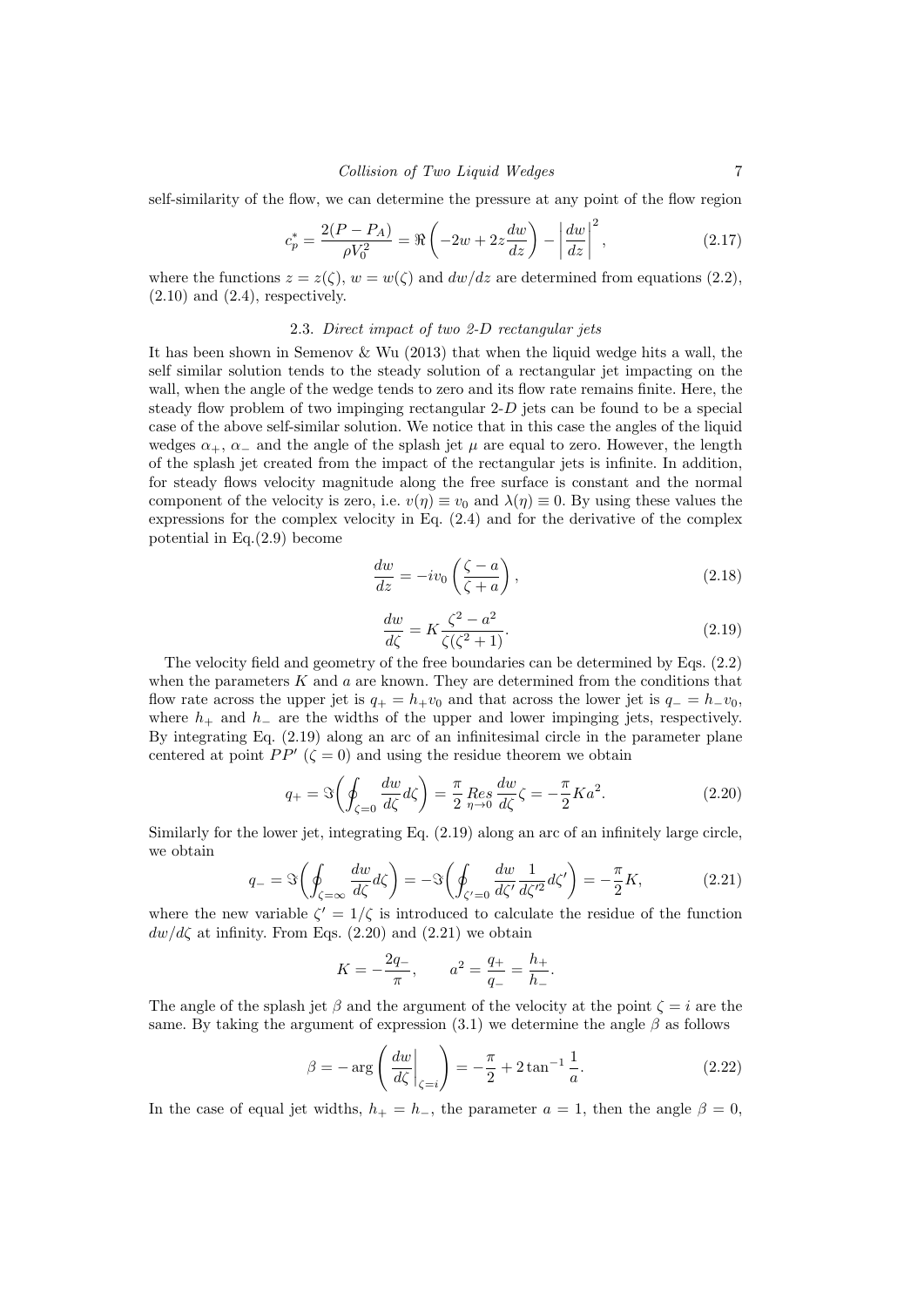i.e. the outgoing splash jet is directed along the *x* axis. These results are consistent with those presented in Milne-Thomson (1962).

#### **3. Results and discussion**

#### 3.1. *Numerical approach*

The method of successive approximations for solving the system of nonlinear equations comprising the integro-differential equation (2.14) and the integral equation (2.15) is similar to that used by Semenov & Iafrati (2006) and Semenov & Cummings (2006) for solving the self-similar problem of water entry of a wedge and for the time-dependent Hele-Shaw flow with accounting effects of surface tension.

The numerical solution is sought on a fixed set of points  $\eta_j$ ,  $j = 1, ..., 2N$  distributed along the imaginary axis of the parameter plane. The total number of points is chosen in the range  $N = 100$  to 300 to check the convergence and accuracy of the solution procedure. The points  $\eta_j$  are so distributed as to provide a higher density of the points  $s_i = s(\eta_i)$  near the tip of the splash jet. Taking into account the singularities in equation (2.9) at points  $\zeta = 0$ ,  $\zeta = i$ , and  $\zeta = \infty$ , the location of the nodes nearest to these points is chosen as follows:  $\eta_1 = \varepsilon_1$ ,  $\eta_{N-1} = 1 - \varepsilon_1$ ,  $\eta_{N+1} = 1 + \varepsilon_1$ , and  $\eta_{2N} = 1/\varepsilon_1$  where  $\varepsilon_1 = 10^{-4}$  in order to provide a sufficiently good accuracy. The integrals in the system of equations are evaluated analytically after the linear interpolations of the functions *d* ln *v*/*dn* and *d* $\lambda$ /*dn* on the intervals ( $\eta$ <sup>*j*</sup>*-*1*, n<sub>i</sub></sub>)* are used.

## 3.2. *Validation of the numerical approach (symmetric liquid wedges)*

In figure 3, streamline patterns are shown for an upper liquid wedge of  $\alpha_+ = 10^0$  and different angles  $\alpha$ <sub>−</sub> of the lower liquid wedge. For the case shown in figure 3*a*,  $\alpha$ <sub>+</sub> =  $\alpha$ <sub>−</sub> = 10<sup>0</sup> , figure 3*a* clearly shows the symmetry of the flow and of the pressure distribution along the *y*-axis about the *x*-axis, which can be considered as a solid wall. The obtained value of the tip angle is  $9.47^{\circ}$  which is close to the value  $9.50^{\circ}$  obtained by Semenov & Wu (2013) as the double contact angle from a different procedure for the problem of a liquid wedge impacting a solid wall.

#### 3.3. *Vertical impact of two liquid wedges*

The streamline patterns for an upper liquid wedge of  $\alpha_{+} = 10^{0}$  colliding with liquid wedges of  $\alpha_{-} = 30^0$ ,  $70^0$ , and  $90^0$ , respectively, are shown in figures  $3b - 3d$ . For the case  $\alpha$ <sub>−</sub> = 30<sup>0</sup>, it can be seen that the splash jet is directed into the half-plane of the liquid wedge of the smaller angle. For  $x = 0$ , the *y* coordinate of the tip of the upper undisturbed wedge(dotted line) is equal to -1 in figures 3*a* - 3*d*, which corresponds to the dimensionless velocity  $v_0 = 1$  at point *P* at infinity, while the tip coordinate of the lower undisturbed liquid wedge corresponding to the velocity at point *D* is smaller than 1, and it decreases as the angle  $\alpha$ <sub>−</sub> increases. The undisturbed wedge-sides (dotted lines) in the self-similar coordinate system can be written as

$$
y_{+} = -1 + \frac{1}{\tan \alpha_{+}}x
$$
,  $y_{-} = v_{D} - \frac{1}{\tan \alpha_{-}}x$ .

For  $\alpha_+ = 10^0$  and  $\alpha_- = 70^0$  as illustrated in figure 3*c*, the splash jet touches the free surface of the upper liquid wedge creating a cavity. At the same time, the velocity direction of the liquid in the splash jet, which can be seen as the streamline slope, is almost parallel to the undisturbed free surface of the upper wedge. Due to the flow selfsimilarity, the cavity will continuously grow in the physical plane. In real flows in the presence of air, the pressure inside the closed growing cavity will become lower than that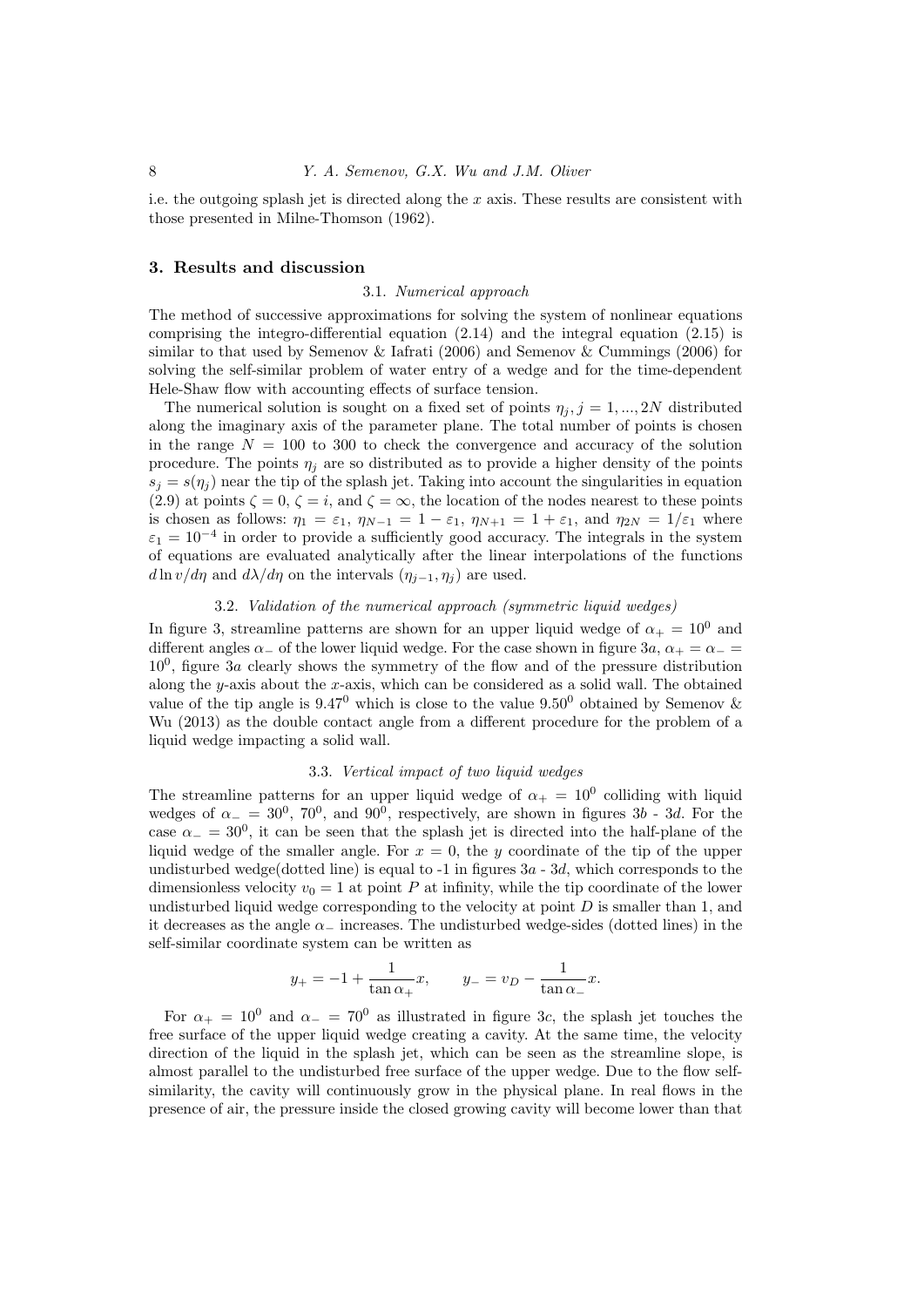

Figure 3. Streamline patterns (solid lines) in the self-similar plane and the pressure distribution along the y-axis (dashed line) and along the "zero" streamline starting at the origin (dot-dashed lines) for an upper liquid wedge of half-angle 10<sup>°</sup> and a lower wedge of half-angles: (*a*) 10<sup>°</sup>,  $v_D = 1, v_C = 1.45$ ; (b) 30°,  $v_D = 0.87, v_C = 1.53$ ; (c) 70°,  $v_D = 0.74, v_C = 1.39$ ; (d) 90°  $v_D = 0.70$ ,  $v_C = 1.29$ . The increment of the stream function for two successive streamlines is 0*.*1. The dotted lines show the undisturbed liquid wedges

on the free surface. The pressure difference between the two sides of the splash jet can push the splash jet towards the cavity, distort the splash jet, and make it possible for air to rush into the cavity. However, the present formulation for the problem does not consider such complicated flows. From a mathematical standpoint, the splash jet moves into the second sheet of the Riemann surface without interaction with the main flow.

For  $\alpha_+ = 10^0$  and  $\alpha_- = 90^0$  shown in figure 3*d*, the splash jet is directed into the upper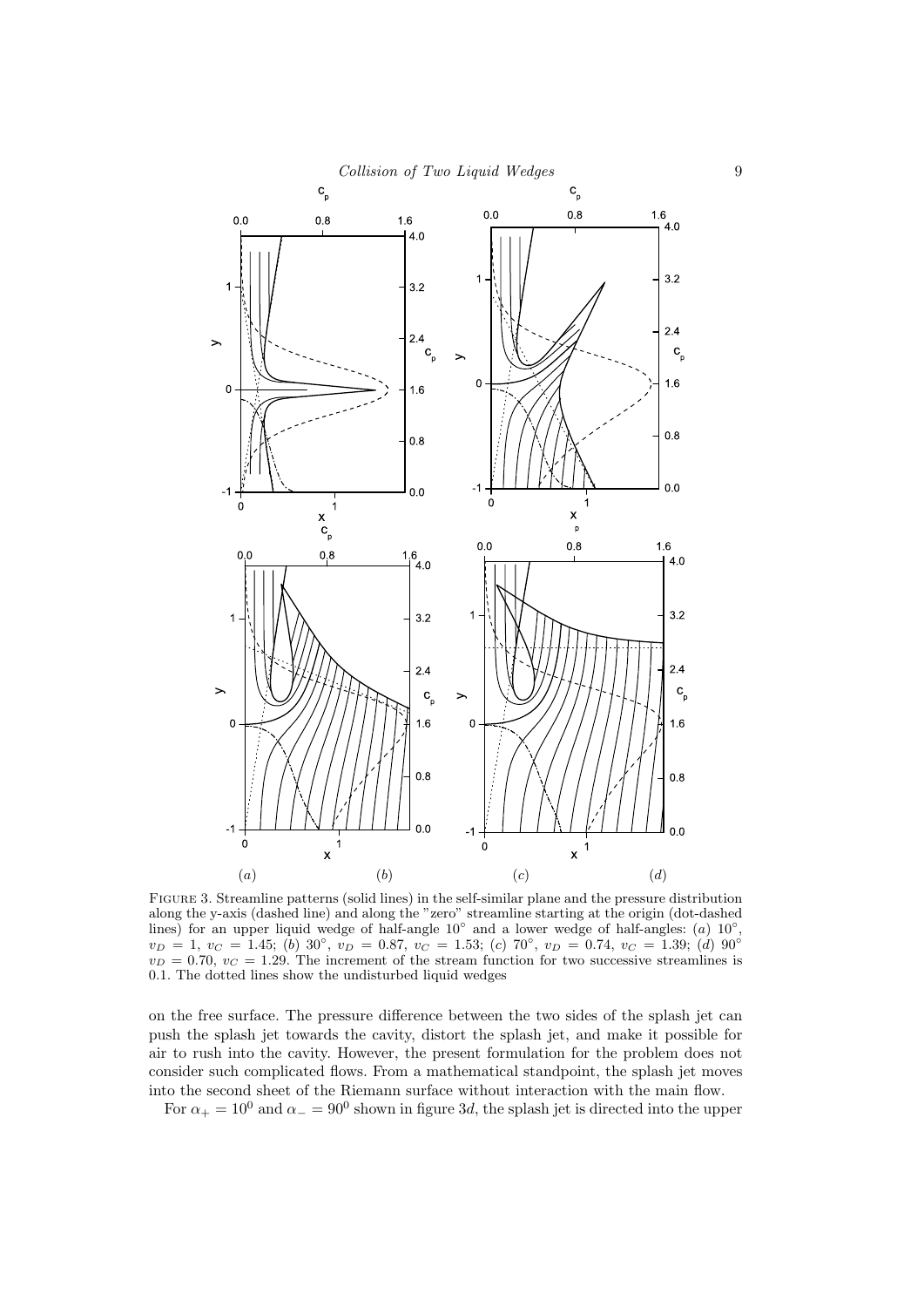

FIGURE 4.  $(a)$ – $(b)$  streamline patterns (solid lines) in the self-similar plane and the pressure distribution along the "zero" streamline starting at the origin (dot-dashed lines) for an upper liquid wedge of  $\alpha_+ = 60^\circ$  and a lower wedge of  $(a)$   $\alpha_- = 70^\circ$ ,  $v_D = 0.94$ ,  $v_C = 6.25$ , and  $(b)$  $\alpha$ <sub>−</sub> = 90<sup>°</sup>,  $v_D$  = 0.81,  $v_C$  = 4.91, (*c*) the pressure distribution along the *y*-axis, (*d*) enlarged-scale flow pattern near the root of the splash jet for case (*b*).

liquid wedge. The overlapping leads to a secondary impact between the splash jet and the wedge in physic reality. However, mathematically, the jet moves into the second sheet of the Riemann surface without interaction. In the case of overlapping of the splash jet and the wedge we can expect subsequent impacts and new splash jets in real situations.

Such multi-impact processes with the formation of multiple cavities facilitate the generation of a liquid/air mixture, liquid aeration, and the transformation of the splash jet into a spray. Similar situations occur for plunging breaking waves, as reviewed by Kiger and Duncan (2012), in which the splash jet formed from an impact between the wave crest and the free surface may be observed clearly in the case of oblique impacts or in the form of an air/liquid mixture in the case of nearly vertical impacts like a waterfall.

The streamline pattern for  $\alpha_+ = 60^0$  and  $\alpha_- = 70^0$  is shown in figure 4*a*. It can be seen that the velocity at the tip of the splash jet becomes much higher than for a liquid wedge of angle  $\alpha_+ = 10^0$  shown in figure 3*c* while the angle of the splash jet becomes smaller. The splash jet overlaps with the undisturbed upper wedge, or moves into the second sheet the Riemann surface mathematically. However, the thickness of the splash jet becomes smaller in comparison with the cases shown in figure 3*c*. In physic reality, the distortion of the splash jet by the pressure difference between the growing cavity and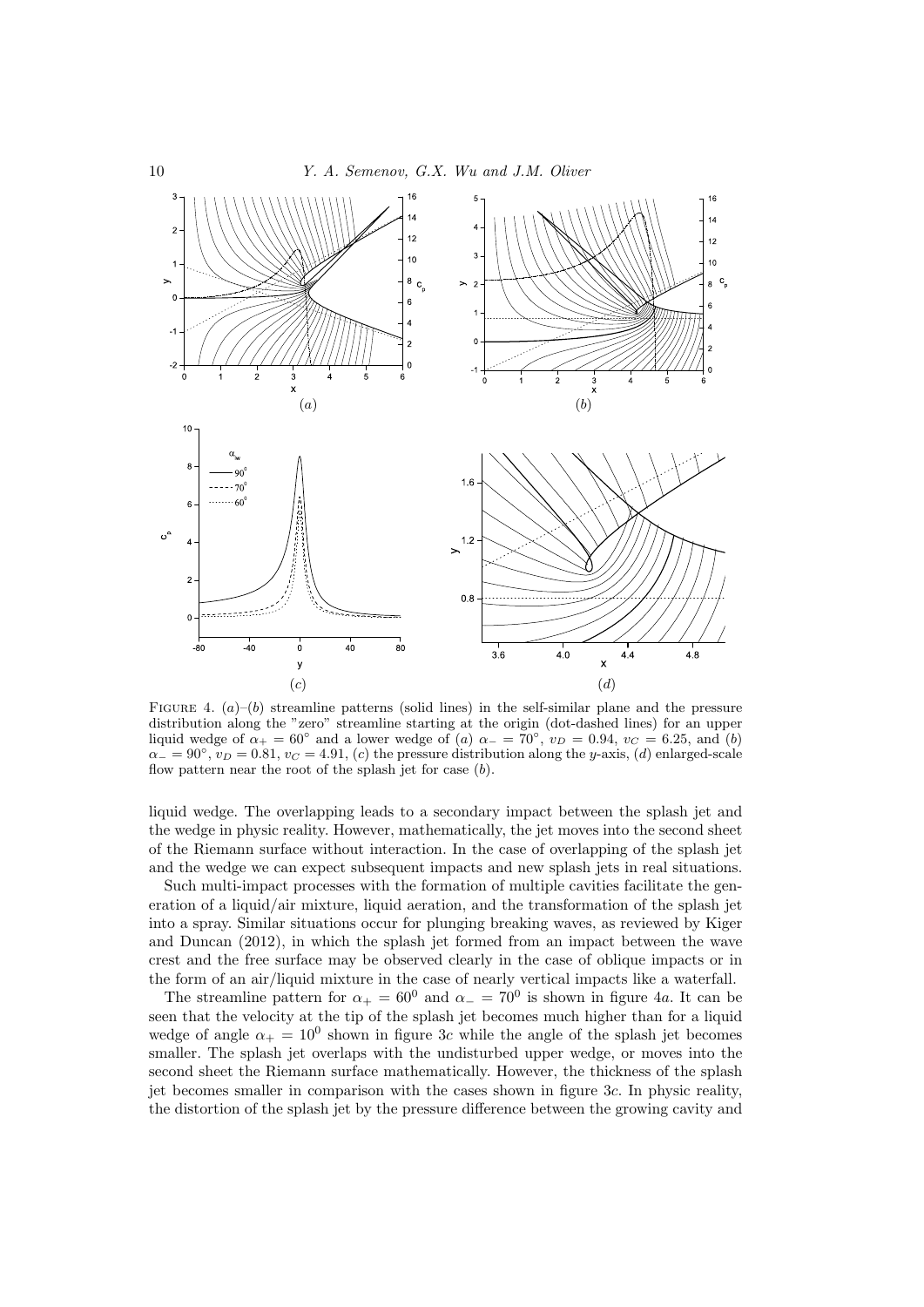

Figure 5. Flow regimes with and without secondary impact of the splash jet (shaded and opened area, respectively), in the plane of half-angles of the liquid wedges  $\alpha_+$  and  $(\alpha)$   $\alpha_-$ ; the dot-dashed line corresponds to the symmetric flows with respect to *x*-axis.

the external free surface may destroy the splash jet, as discussed. The experiments of Thoroddsen (2002) showed an "ejecta sheet" as a spray at the initial stage of the impact of a drop onto a thin liquid film. From figure 4*b* it can be seen that the splash jet is almost perpendicular to the free surface of the liquid wedge. The flow near the root of the splash jet is shown on an enlarged scale in figure 4*d*. The pressure along the "zero" streamline shown by a dot-dashed line increases as we move from the stagnation point to the core of the splash jet. In other words, the high-speed splash jet is caused by a high local pressure occurring near the intersection of the free surfaces of the liquid wedges. It occurs on the free surface of the liquid wedge of the larger angle.

The pressure distributions along the *y*-axis are shown in figure 4*c* for an upper liquid wedge of angle  $\alpha_+ = 60^0$  and for different angles of the lower liquid wedge including a flat free surface,  $\alpha_$  =  $90^0$ . As illustrated, the pressure at the stagnation point increases substantially with the angle of the lower wedge. The pressure decays slowly for  $y < 0$ , which corresponds to the wedge of the larger angle.

Flow regimes with and without secondary impact of the splash jet are shown in figure 5 by shaded and opened area, respectively, in the plane of half-angles of the liquid wedges *α*<sup>+</sup> and *α−*. It is seen that secondary impact always occurs if one of the liquid wedges has a flat free surface  $\alpha_{\pm}/\pi = 0.5$ . For the case  $\alpha_{+} = \alpha_{-}$  secondary impact of the splash jet does not occur for any angles  $\alpha_{\pm}/\pi$  < 0.5 since the flow is symmetric and the splash jet moves along the *x*-axis.

For the case of small deadrise angles shown in figures 4*a* and *b*, the jet near its tip becomes very thin and the splash impacts the almost undisturbed side of the wedge. The evolution of the surface when  $\alpha_+ \to 0$  is shown in figure 6 for angles  $\alpha_+ = 0.1^0, 0.5^0,$ and  $2^0$ . It can be seen that as the angle  $\alpha_+$  decreases, the cavity becomes slender, while the splash jet tip angle and the velocity *v<sup>D</sup>* (shown by the coordinate of the horizontal dotted line) of the liquid in the lower half-plane increase.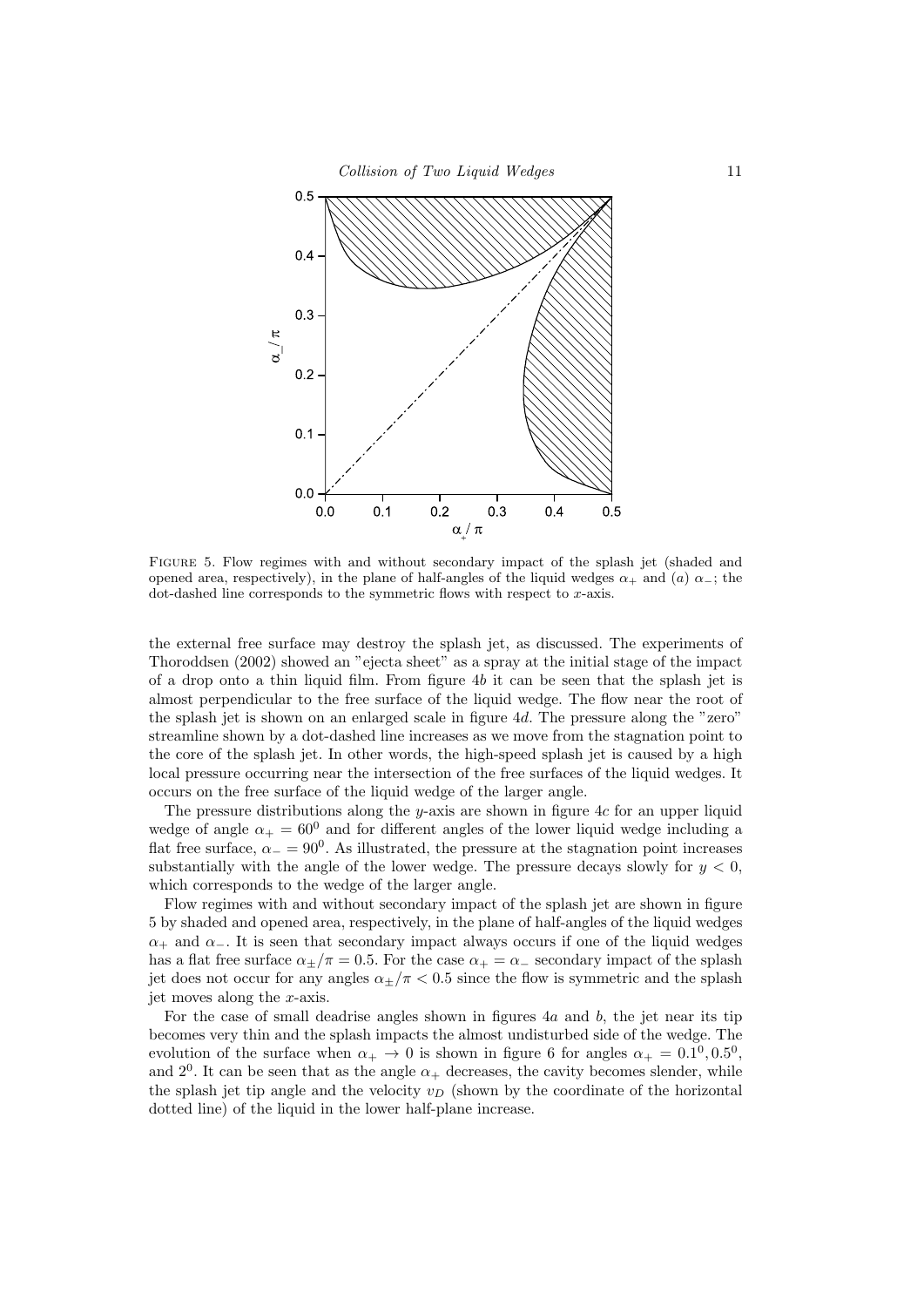

FIGURE 6. Streamline patterns in the self-similar plane for an upper liquid wedge at small angles: (*a*)  $\alpha_+ = 0.1^\circ$ ,  $v_D = 0.9072$ ,  $v_C = 1.0000$ , (*b*)  $\alpha_+ = 0.5^\circ$ ,  $v_D = 0.8672$ ,  $v_C = 1.0001$  and  $(c) \ \alpha_+ = 2^\circ, \ v_D = 0.7830, \ v_C = 1.0354.$ 

|          | $\alpha_+$ $\mu/\pi$ vc $\beta$ vp $c_{pA}$ $\alpha_+$ $\mu/\pi$ vc $\beta$ vp               |  |  |                                                      |  | $c_{pA}$ |
|----------|----------------------------------------------------------------------------------------------|--|--|------------------------------------------------------|--|----------|
|          | $0.1$ $0.357$ $1.00002$ $89.69$ $0.907$ $1.015$ $30$ $0.090$ $2.094$ $79.21$ $0.722$ $2.974$ |  |  |                                                      |  |          |
|          | 0.5 0.323 1.00008 89.43 0.867 1.032 40 0.0652 2.680 76.75 0.748 4.045                        |  |  |                                                      |  |          |
| 2 0.259  | 1.035                                                                                        |  |  | 88.35 0.783 1.125 50 0.0441 3.526 74.34 0.781        |  | -5.660   |
| 5 0.211  | 1.128 86.74 0.730 1.301 60 0.0282 4.795 72.38 0.829 8.310                                    |  |  |                                                      |  |          |
| 10 0.169 | 1.292                                                                                        |  |  | 84.83 0.705 1.583 70 0.0131 7.608 69.11 0.876 14.220 |  |          |
| 20 0.122 | 1.653 81.82 0.704 2.199                                                                      |  |  |                                                      |  |          |

The angle and velocity of the tip of the splash jet, the velocity of the liquid in the lower half-plane, and the pressure at the stagnation point are shown in the following table for several angles  $\alpha_+$ .

### 3.4. *Different systems of coordinates*

In some cases it is more convenient to specify the ratio  $V_D/V_0$  for example  $V_D/V_0 = 1$ , rather than choosing the stagnation point at the origin of the coordinate system. However, such formulation leads to additional nonlinear equation with respect to the velocity at point *D* from which the coordinates of the stagnation point can be obtained. The present formulation can be used to obtain the flow configuration and velocity field for any ratio  $V_D/V_0$ . This is because the problem depends on only the relative velocity  $V_D + V_0$ , not *V<sup>D</sup>* and *V*<sup>0</sup> individually. Thus, the dynamic results such as pressure, and the kinematic results such flow field relative the stagnation point will not change if these velocities are changed to  $V_D - dV$  and  $V_0 + dV$ , respectively, where  $dV$  is a transportation velocity of the moving system of coordinate in the physical plane.

To show that the mathematical formulation with such physical reality, we apply a transportation velocity  $\Delta v$  in the self-similar plane to the total calculated flow, in which  $v_0 = v(0) = 1$  and  $v_D = \lim_{\eta \to \infty} v(\eta)$ . The velocities at points *P* and *D* become,  $v'_0 = v_0 - \Delta v$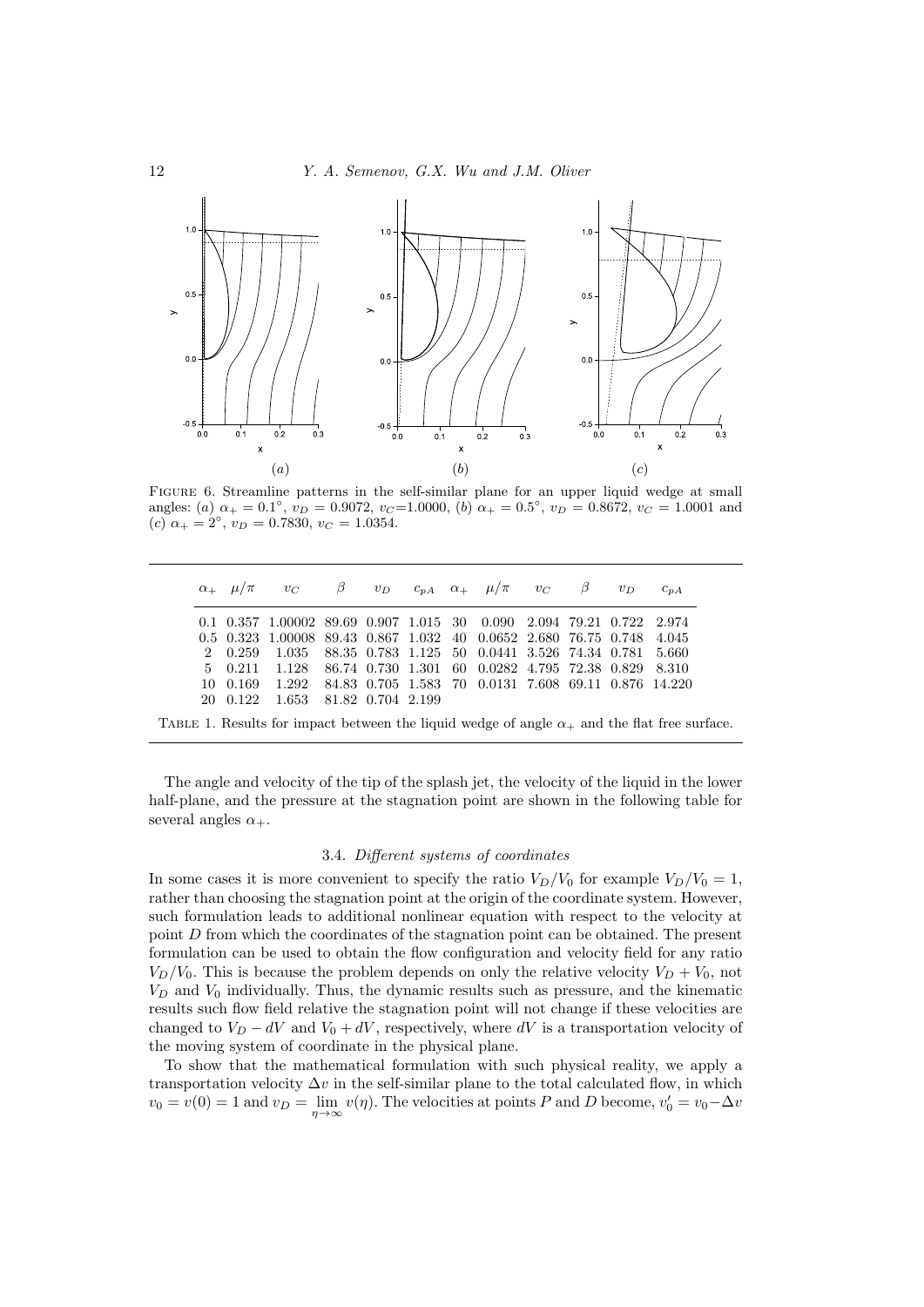and  $v'_{D} = v_{D} + \Delta v$ , respectively. The vertical coordinate of the stagnation point is now  $y'_{A} = \Delta v$  in the corresponding self-similarity plane *x*' *−y*'. By using the velocity at point *P* as a reference velocity we may normalize the velocities and coordinates as follows

$$
v_0'' = 1, \qquad x'' = x \frac{1}{v_0 - \Delta v}, \qquad y'' = y_A'' + y \frac{1}{v_0 - \Delta v}, \tag{3.1}
$$

where

$$
\Delta v = \frac{v''_D - v_D}{v_0 + v''_D}, \qquad y''_A = \frac{\Delta v}{v_0 - \Delta v}
$$

are obtained using the given ratio  $V_D/V_0 = v''_D/v''_0 = v''_D$ . The vertical coordinate  $y''_A$  is the stagnation point in the self-similarity plane  $x'' - y''$ , which corresponds to the given velocity ratio of the upper and lower liquid wedges.

#### **4. Conclusions**

The presented complete solution to the self-similar problem of an impact between two liquid wedges with the fully nonlinear boundary conditions revealed that the splash jet caused by the collision of two impacting mass of fluid is directed into the half-plane of the wedge with smaller angle and may form a closed cavity. The range of the wedge angles corresponding to the flows with and without overlapping of the splash jet with the main flow region has been determined. Along the axis of the flow symmetry, the pressure reaches its maximum at the stagnation point and decays more slowly in the wedge with the larger angle. In the case of small deadrise angles the maximum pressure in the flow region occurs near the root of the splash jet and causes the very thin and high speed splash jet.

This work is supported by Lloyd's Register Foundation (LRF) through the joint centre involving University College London, Shanghai Jiaotong University and Harbin Engineering University, to which the authors are most grateful. LRF supports the advancement of engineering-related education, and funds research and development that enhances safety of life at sea, on land and in the air.

#### REFERENCES

- DAVIDSON, M.R. 2002 Spreading of an inviscid drop impacting on a liquid film. *Chem. Eng. Sci.* **57** 3639-3647.
- Howison, S.D., Ockendon, J.R., Oliver, J.M., Purvis, R. and Smith, F.T. 2005 Droplet impact on a thin fluid layer. *J. Fluid Mech.* **542** 1 – 23.
- Josserand, C. and Zaleski, S. 2003 Droplet splashing on a thin liquid film. *Physics of Fluids* **15**(6) 1650 -1657.
- Landrini, M., Colagrossi, A., Greco M., Tulin M.P. 2007. Gridless simulations of splashing processes and nearshore bore propagation. *J. Fluid Mech.* **591** 183-213.
- Keller, J.B. and Miksis, M.J 1983 Surface tension driven flows. *SIAM J. Appl. Math.* **43** 268 277.
- Keller, J.B., Milewski, P.A. and Vanden-Broeck, J.-M. 2002 Breaking and merging of liquid sheets and filaments. *J. of Engn. Math.* **42** 283 290.
- Kiger, K.T. and Duncan, J.H 2012 Air-Entrainment Mechanisms in Plunging Jets and Breaking Waves. *Annu. Rev. Fluid Mech.* **44** 563-96.

Milne-Thomson, L.M. 1962 *Theoretical Hydrodynamics.* Macmillan & Co Ltd.

Oliver, J.M. 2007 Second-order Wagner theory for two-dimensional water-entry problems at small deadrise angles. *J. Fluid Mech.* **572** 59 – 85.